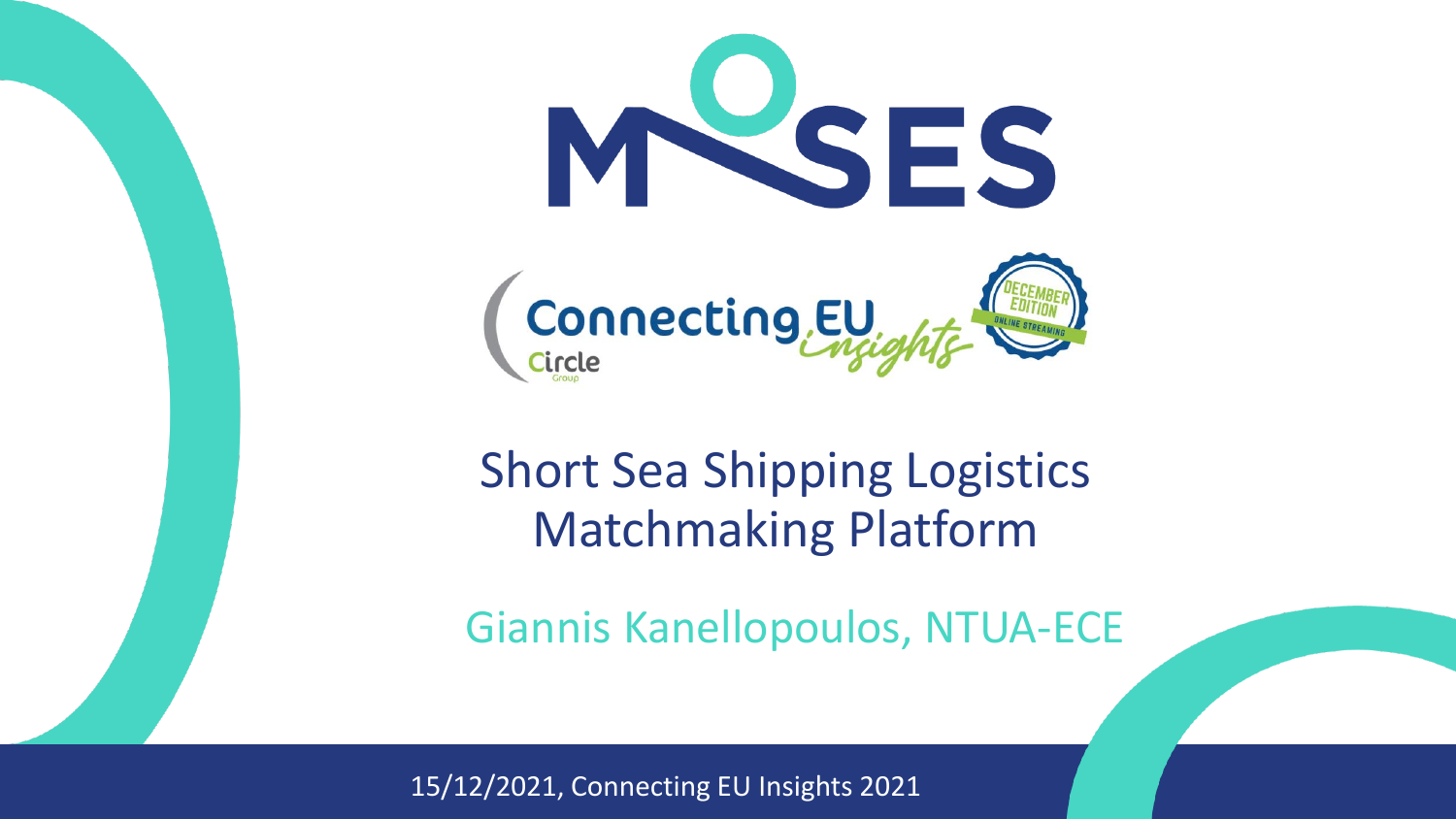#### MOSES Platform Overview

MOSES Platform is a digital matchmaking platform that enables the horizontal collaboration among logistics stakeholders, aiming to match demand and supply of cargo volumes.

- Focus on water-based transport modes
- Provision of supply availability
- Increased visibility of available SSS routes and hinterland routes
- Demand management
- Implementation of advanced data analytics
- Cargo consolidation



Source: <https://www.porttechnology.org/>

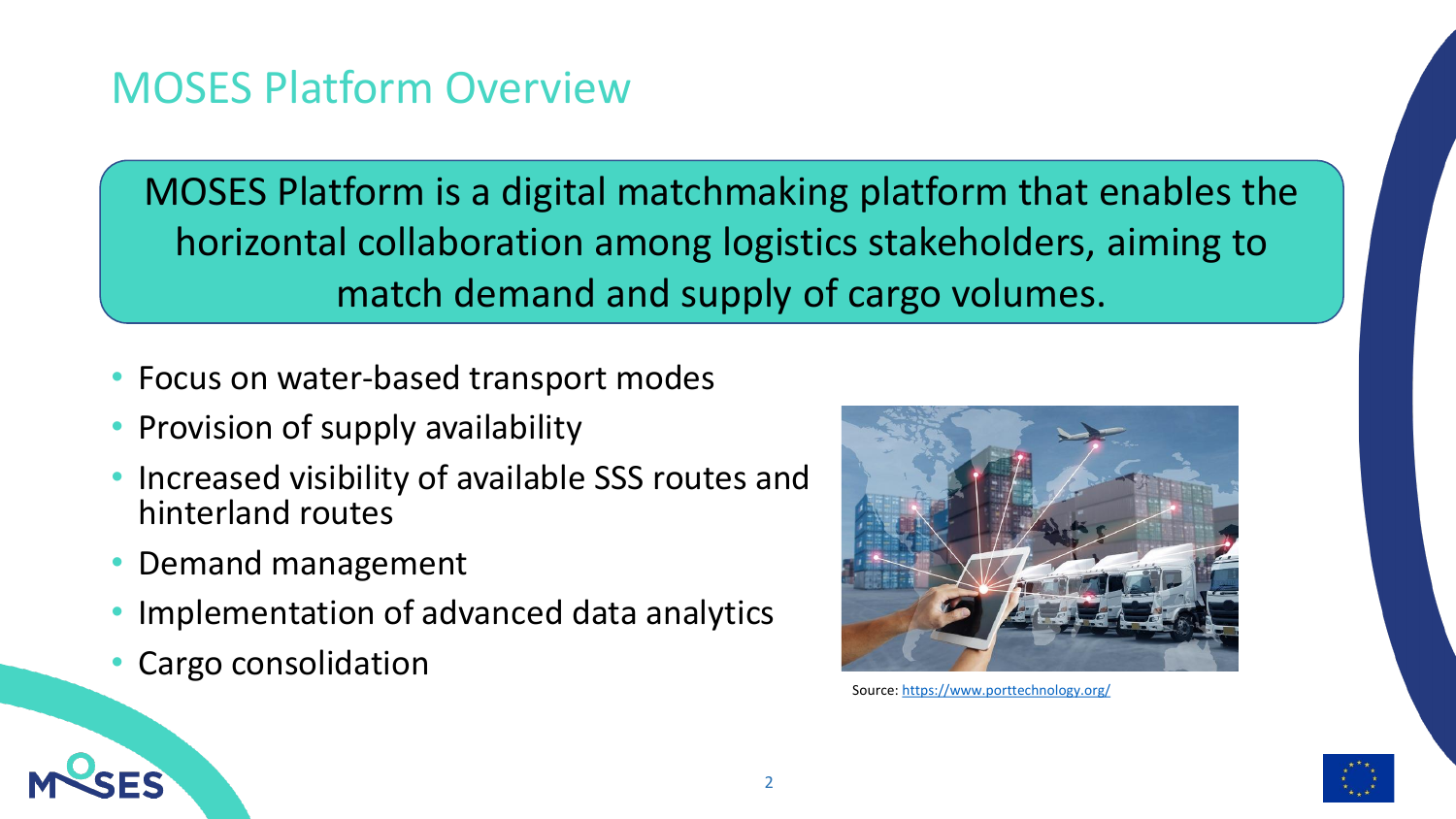#### MOSES Platform objectives and goals

- Clear mapping of B2B processes within the entire supply chain
- Demand maximization and enhancement of SSS route usage
- Modal shift off the road to intermodal rail and waterways
- Cargo flow consolidation
- Changing freight flows handling and increase of partial cargo loads cost-effectiveness
- Optimization of distribution routes and improvement of empty container management



Source: <https://www.maritimegateway.com/>



Source: <https://www.maritime-executive.com/>

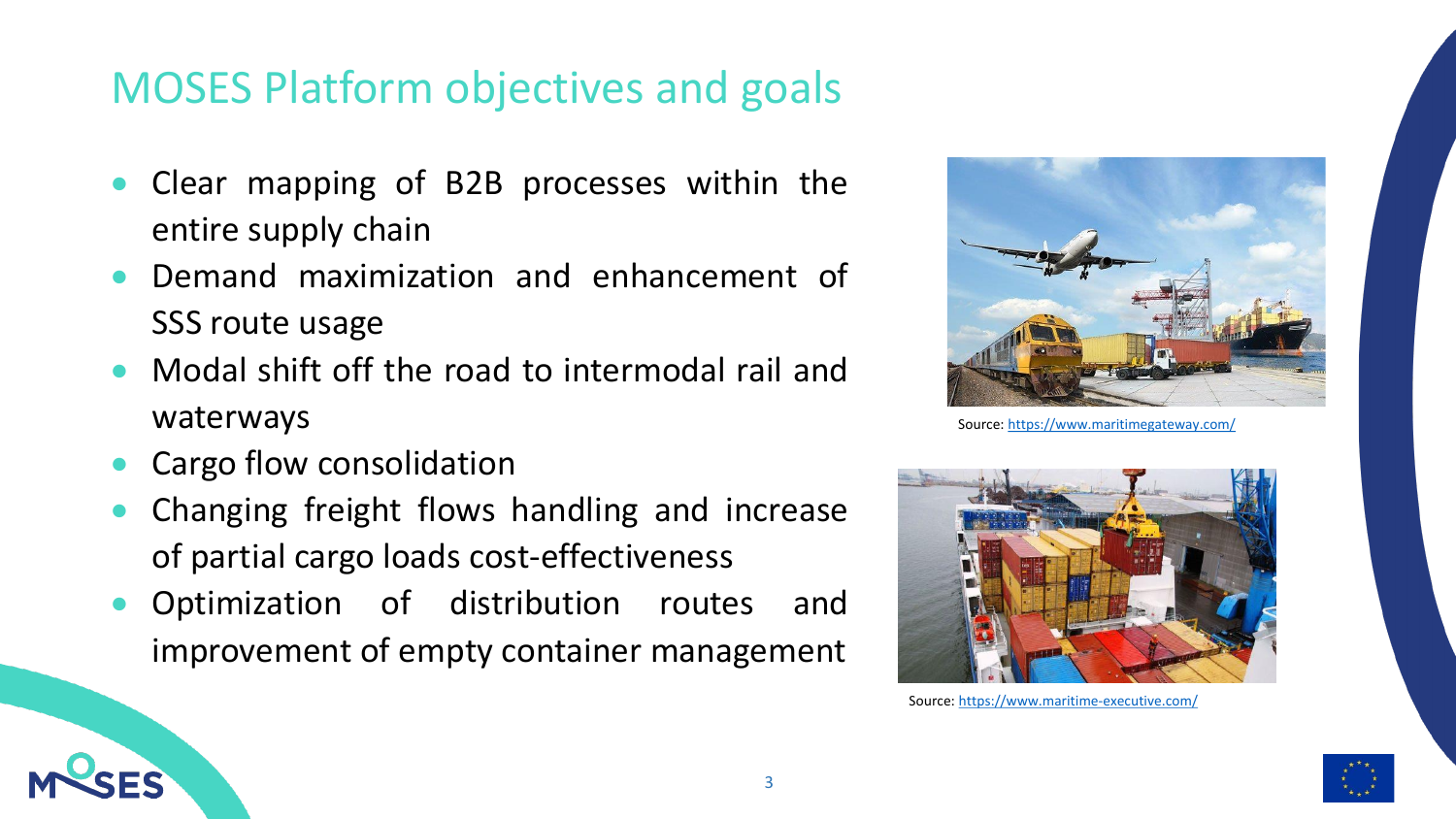### MOSES Platform audience and functionalities

#### **Core Stakeholders / Potential Users**

- Shipping agents
- Terminal operators
- Warehouse operators
- Freight forwarders
- **Shippers**
- Trucking companies
- Rail operators

#### **Tasks performed through MOSES Platform**

- Ship/rail routes, schedule & capacity publication
- Truck services publication
- Order request
- Information about available transport options
- Information about available matching options
- Order execution & status monitoring
- Communication with other stakeholders



Trans-European Transport Network, Source:<https://www.shortsea.gr/en/nma/>

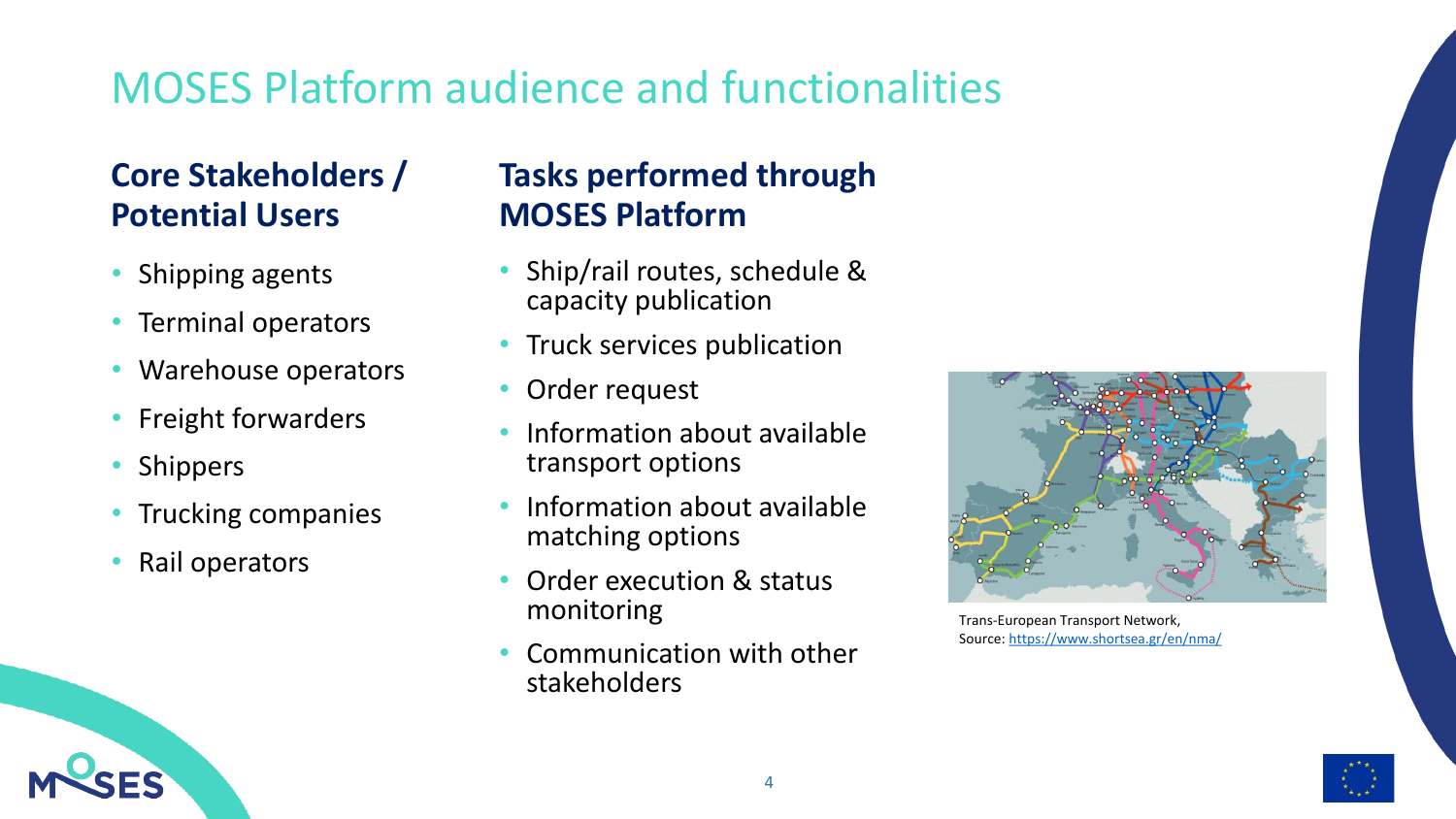#### MOSES Platform supported features

Route visualization through webbased, georeferenced interface

Selection of preferred user interactions according to stakeholders' needs

(Role-based access)

#### MOSES Platform

Scenario-building capabilities to users that wish to evaluate as-is and to-be costs, energy efficiency and environmental footprint

Specific module for sharing information on empty containers and cost-effective solutions for empty container return or relocation

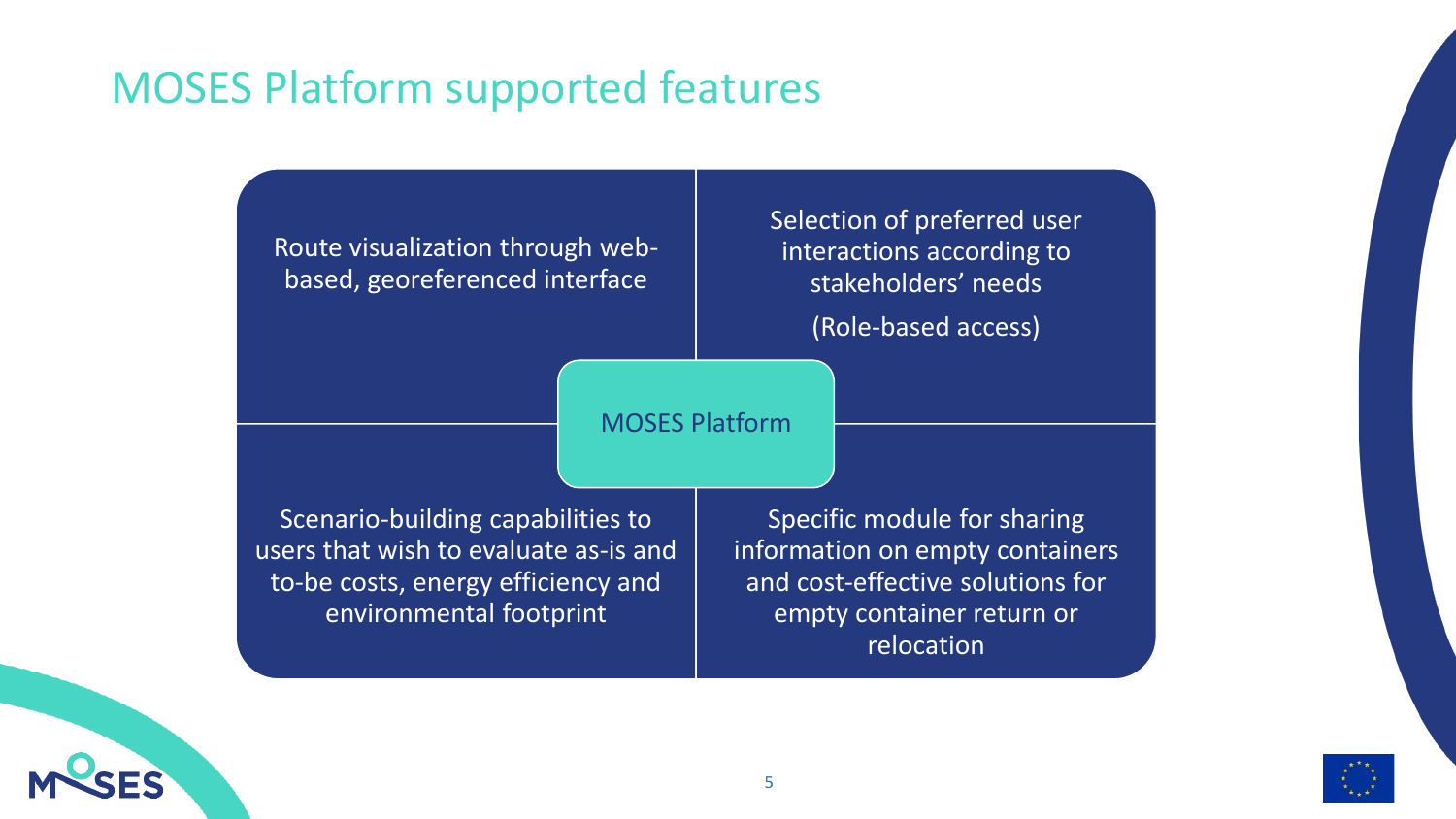#### MOSES Platform adaptability

Developed mainly for SSS

Ability to be replicated for inland waterways



Source: <https://www.inlandnavigation.eu/>

Focused on container freight

Easily customizable for any modular logistics unit



Source: <https://theloadstar.com/>

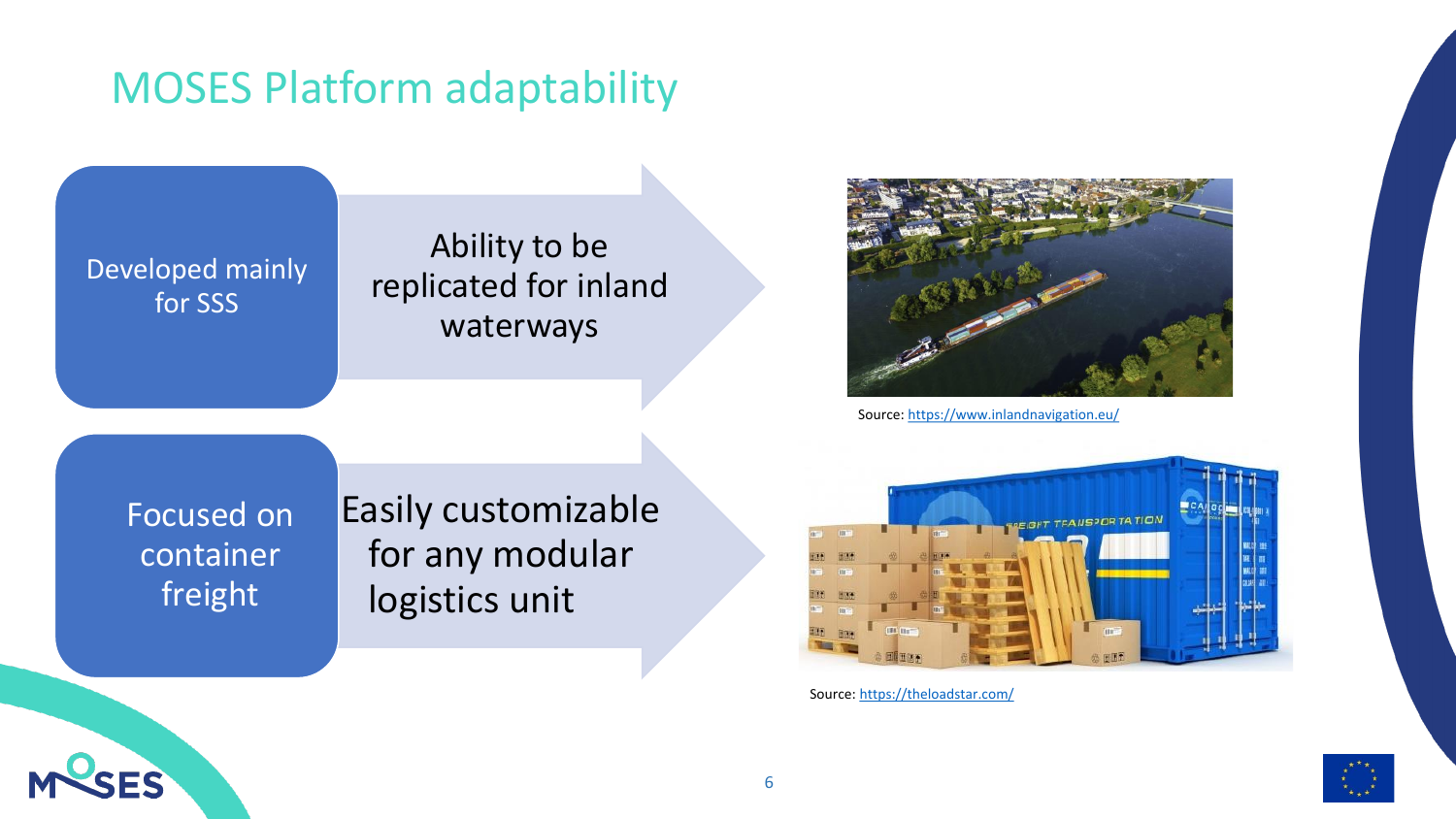#### MOSES Platform Current State

- and the Black Sea
- Algorithm optimization
	- Business rules introduction to reduce processing time
	- Alternatives for delivering results in batch mode
- Populating database with current route schedules
- Developing of the transport network with a huband-spoke architecture
- Developing of the GUI
- Populating the database with historical freight transport data
- Alpha version to be ready end of January 2022